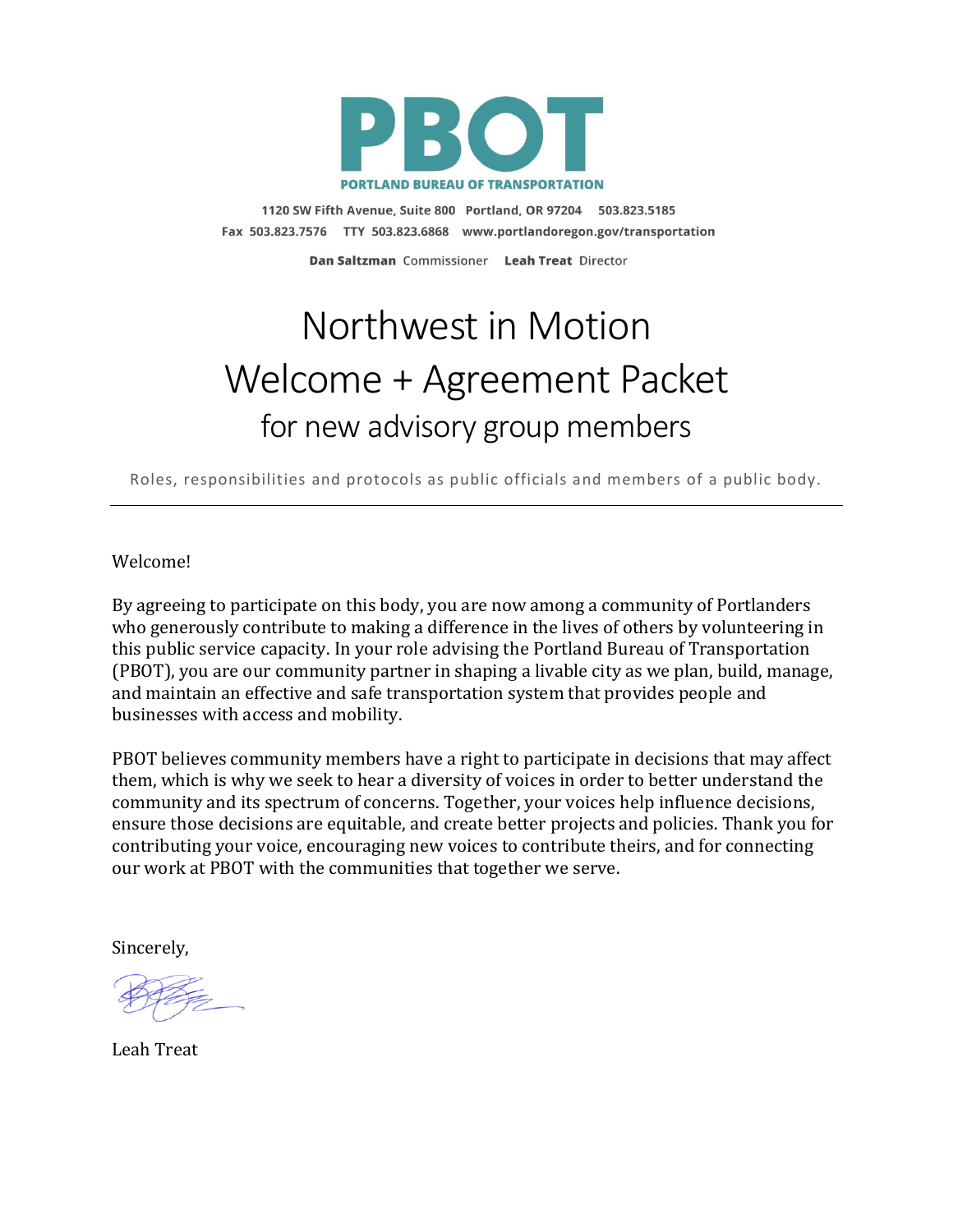## Contents

Draft 1: 04.18.18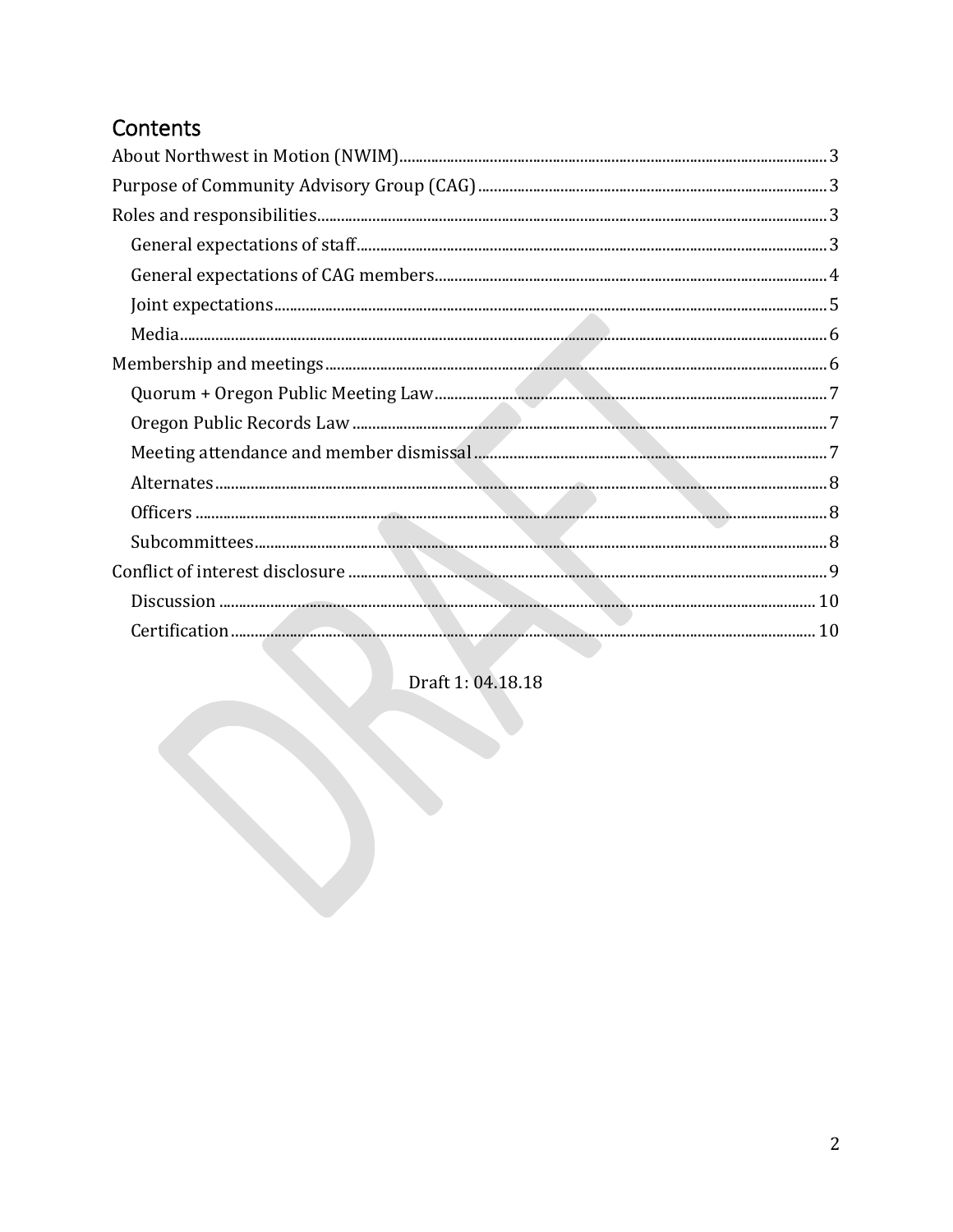# Northwest in Motion: Community Advisory Group

## <span id="page-2-0"></span>About Northwest in Motion (NWIM)

Northwest in Motion is an opportunity to make walking, biking, and taking public transit easier for those traveling to or within Portland's historic Northwest District. The project will engage the growing community of residents, workers and visitors in the area to identify specific projects that the city can build over the next five years to make the neighborhood safer and more convenient to get around without the use of a car. Major outcomes of the project include:

- A list of specific walking, biking, and transit projects that the city can fund and build with neighborhood parking meter and permit revenue.
- Improvements to the existing neighborhood greenways to make them more comfortable for people biking and walking.

## <span id="page-2-1"></span>Purpose of Community Advisory Group (CAG)

The NWIM CAG serves to advise staff for the duration of the NWIM planning process. CAG feedback will be considered for integration into the Plan, which is anticipated go before City Council for a hearing and adoption in Spring 2019.

## <span id="page-2-2"></span>Roles and responsibilities

This section clarifies expectations of staff and advisory group members including how and when information will be shared, Oregon Public Meetings Law, and joint expectations for respectful participation. These roles and responsibilities will be discussed, edited asneeded and refined as a group during the first CAG meeting.

## <span id="page-2-3"></span>**General expectations of staff**

This body is advisory to PBOT staff who will work directly with this body to ensure that public issues and concerns are consistently understood and considered. PBOT staff will work with the advisory group to ensure that concerns and issues are directly reflected in the alternatives developed and provide feedback on how public input influenced resulting decisions and outcomes.

Staff will select and manage group members. JLA Public Involvement, our hired consultant for this plan, will prepare meeting agendas and facilitate up to six meetings. Outside of this scope will be the responsibility of City staff. Meeting agendas will be emailed to group members five days in advance of meetings. A staff member will take notes during the meetings and distribute brief meeting summaries prior to the subsequent meeting, by posting them to the plan website and emailing them to the Northwest in Motion interested parties email lists.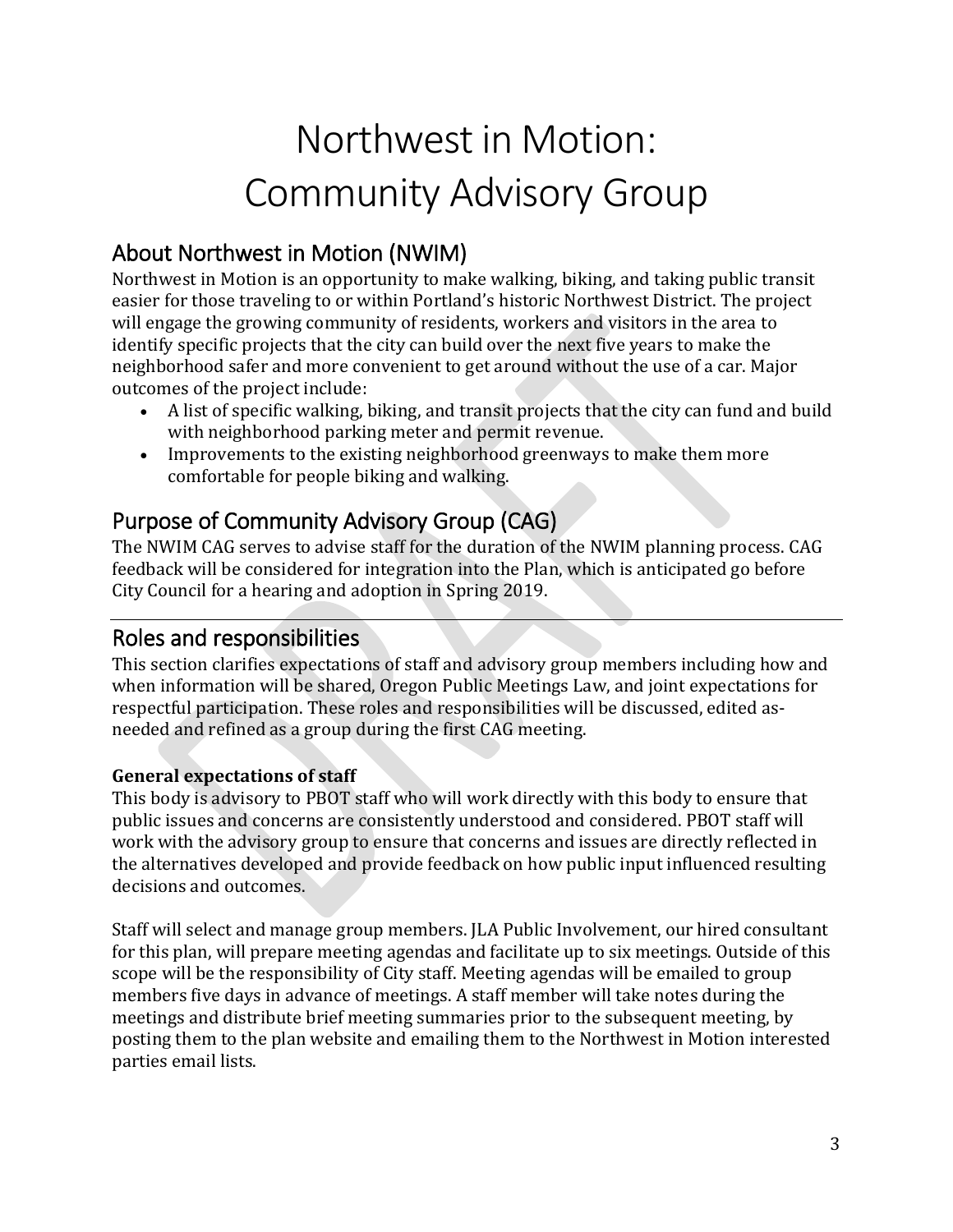The Oregon Department of Justice requires that written "minutes" must include the members present, all motions and other actions, any votes that were taken and the substance of any discussion. Staff will gather attendance information from members of the public who attend the meetings and grow an interested parties email list for distributing meeting announcements and Plan updates. Staff will also maintain a project website for Plan information, meeting materials and updates.

During the advisory group process, staff will provide information relevant for the advisory group to be able to provide meaningful feedback to the most feasible extent possible. Facilitators will make every effort to hear equally from all group members.

Staff will work to ensure compliance with public meetings law. The right to know about and attend a public meeting of this body does not include a right to address the group. The public meetings law is a public attendance law, not a public participation law. Staff and facilitators have the prerogative to choose whether the group will be able to accommodate opportunity for members of the general public in attendance to address the group and if so, how. This may be accomplished by a public comment period at the beginning and/or end of meeting agendas, or if the group is small, agenda is light, and/ or the atmosphere is relaxed, members of the public may be invited to participate during group discussions.

Staff comply with all non‐discrimination, Civil Rights laws including Civil Rights Title VI and ADA Title II. To help ensure equal access to City programs, services and activities, the staff will reasonably modify policies/procedures and provide auxiliary aids/services to persons with disabilities. Call 503-823-5282, TTY 503-823-6868 or Oregon Relay Service: 711 with such requests, or visit<http://bit.ly/13EWaCg>

### <span id="page-3-0"></span>**General expectations of CAG members**

Northwest in Motion CAG representatives will be responsible for keeping their individual organizations, agencies, neighborhoods, and/or community and business groups up to speed on the progress of the Plan. Other responsibilities include reviewing and commenting on project materials, helping to distribute invitations to open houses and other public events, providing regular updates to one's community on the project, and consulting with members of their community on how to best represent their views, concerns, and recommendations. To this end, members agree to place the interests of the city above any particular political or organizational affiliations or other interests.

CAG representatives will provide input, advice and share their organization's viewpoint to advise the project team on project recommendations. Members will strive to understand other stakeholder needs in reaching high levels of group agreement on their advice to the project team, understanding that the results of their deliberations are strengthened when they are widely supported by the group.

In addition, advisory group members will be expected to contribute the following:

- a holistic systems perspective for the benefit of all Portlanders
- a willingness to entertain perspectives different than one's own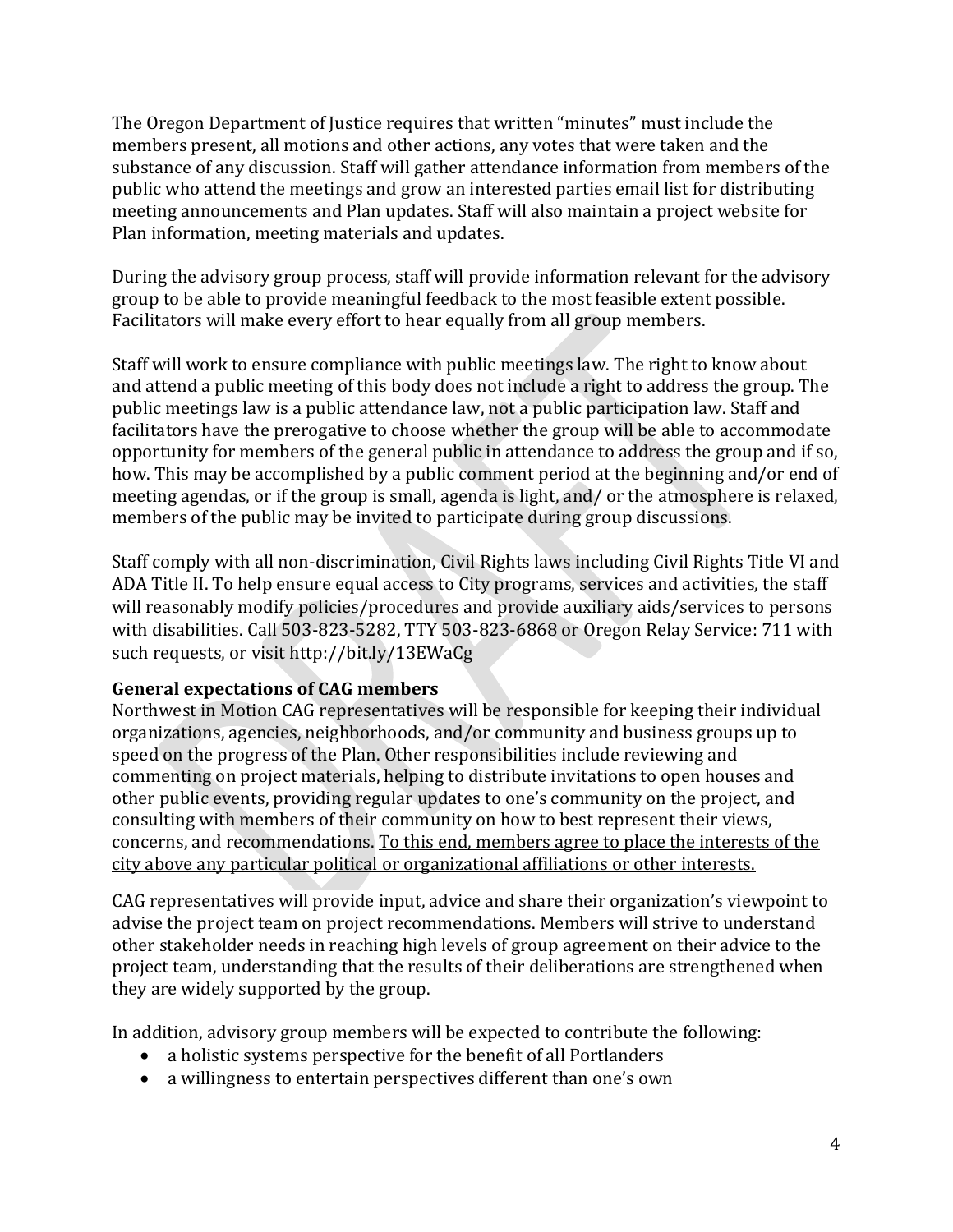a commitment to exploring opportunities for improving walking and bicycling conditions in Northwest Portland

Time is valuable and limited. Meetings are more productive when all participants are prepared. To this end, members agree to make effort to review meeting materials in advance of meetings, to arrive on time to meetings, and attend all meetings. If circumstances arise in which the member is not able to meet the obligations of their role, the member agrees to contact the facilitator as soon as possible (please see Meeting Attendance Policy under the Membership section).

## <span id="page-4-0"></span>**Joint expectations**

Members have been selected to serve on this public body out of, and on behalf of, the City's population of nearly 610,000 people. For staff, it is an honor and privilege to seek consult from engaged and committed community members who seek to join us in improving our City for all. In order to maximize this opportunity for public engagement with PBOT, staff will seek to fill positions on this body with those who rise to the occasion, providing their full participation and attendance.

All members play a role in assisting the facilitator in efforts to achieve a successful meeting. As such, each member agrees to do the following:

- Notice when they are speaking much more than others on the advisory group and take a step back when necessary to allow other voices the space they need to emerge
- Notice when they are speaking much less than others on the advisory group and find opportunities to vocally contribute so that others gain the benefit of a new voice
- Notice when others are speaking much less and bring this to the attention of the facilitator or advisory group in a respectful way that creates patient space for them
- Notice when expectations of staff and/or members are not being met and raise the issue with staff and/or the advisory group in a respectful way

Staff seeks to bring different viewpoints together to develop more robust discussion, more inclusive alternatives, and more sound recommendations. Some forms of conflict are natural in such situations, the strengths and benefits of which are cultivated through respect and efforts to communicate and listen effectively. Therefore, together, staff and advisory group members agree to make every effort to do the following:

- Listen to each speaker and ensure that only one person speaks at a time;
- Remain respectful of all people and groups;
- Raise issues honestly, clearly and early in the process;
- Focus on the subject at hand and help the group stick to the agenda;
- Be willing to learn;
- Separate the issue from the person;
- Agree to disagree when necessary;
- Decide not to take things personally;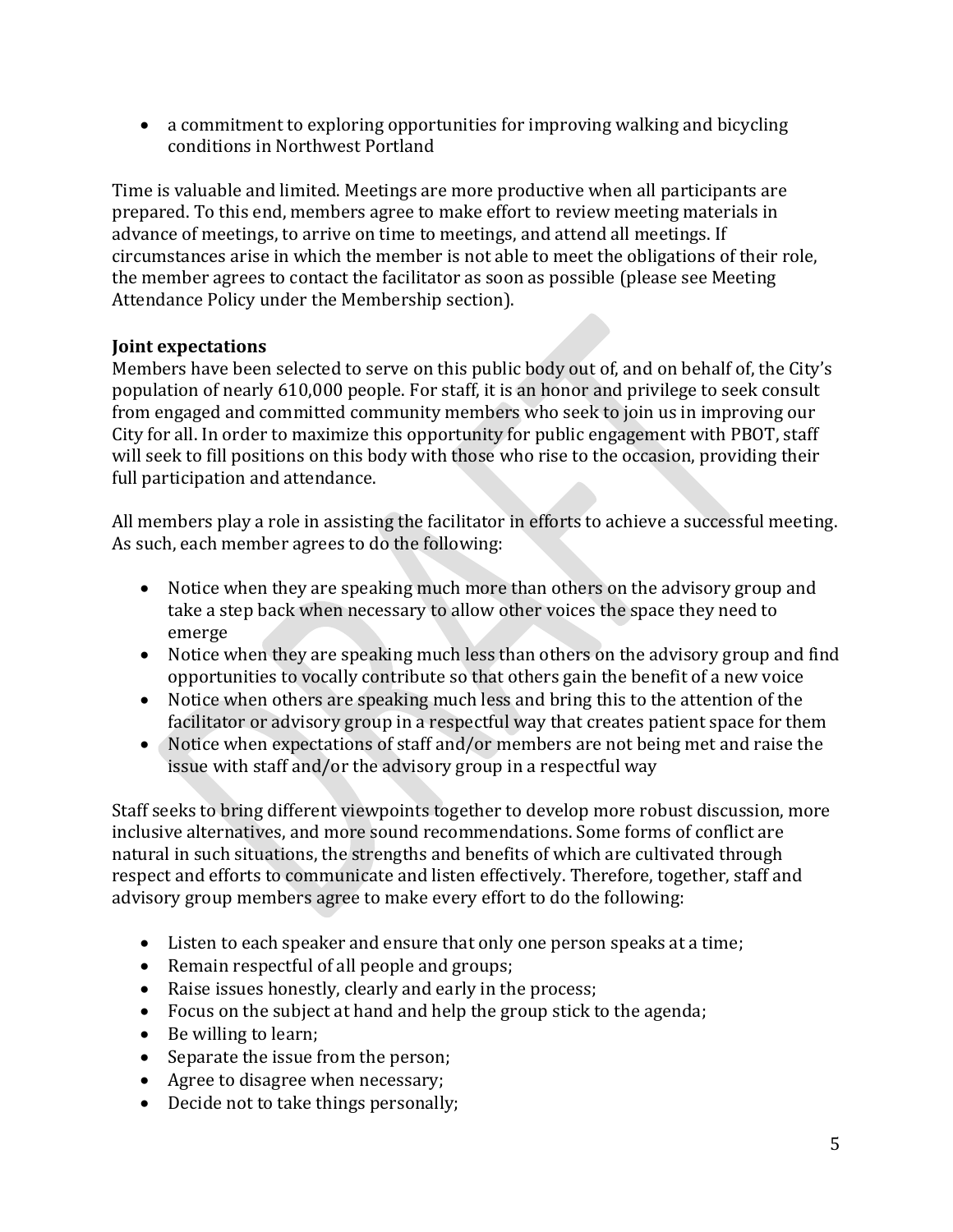- Make no assumptions except for best intentions;
- Use "I" statements (everyone speaks from their own experiences);
- Avoid making generalizations (especially about groups of people);
- Correct gently, but do correct if something is said that is incorrect or offensive;
- Minimize distractions during meetings by putting cell phones on silent mode and avoiding side conversation;
- After an absence, read materials from the missed meeting and contact the project team with questions or for a more in-depth briefing;
- Understand that confidentiality is limited at best in this public setting.

Requests for information made outside of meetings should be directed to the facilitator or staff coordinator. Responses to such requests will be limited to items that can be provided within a reasonable amount of time and are relevant to the scope and function of the advisory group.

## <span id="page-5-0"></span>**Media**

In the public, to the media or in public testimony, members agree to attribute only the discussions, agreements and recommendations *of* this body, *to* this body, and to only speak on behalf of the body in a public capacity if designated to do so by the body. Members of this body are not required to interface with the media and are requested to direct any media inquiries received by individual members to PBOT's Communications Department:

- John Brady, PBOT Communications Director
	- o Office: 503.823.7375
	- o Cell: 503.577.8236
	- o [John.brady@portlandoregon.gov](mailto:John.brady@portlandoregon.gov)
- Dylan Rivera, Public Information Officer
	- o Office: 503.823.3723
	- o Cell: 503.577.7534
	- o [Dylan.rivera@portlandoregon.gov](mailto:Dylan.rivera@portlandoregon.gov)

Members agree to not negotiate through the media, or to use the media to undermine the work of the group. Members agree to raise all of their concerns, especially those being raised for the first time, at group meetings and not in or through the media.

## <span id="page-5-1"></span>Membership and meetings

All meetings of this body or its subcommittees are open to the public and all persons shall be permitted to attend any meeting (ORS 192.630(1)).

This body will not meet every month, however in the months it will meet, every attempt will be made to hold meetings on the day and time that works best for most. If there are any changes to the meeting time and/or location, staff will inform the advisory group and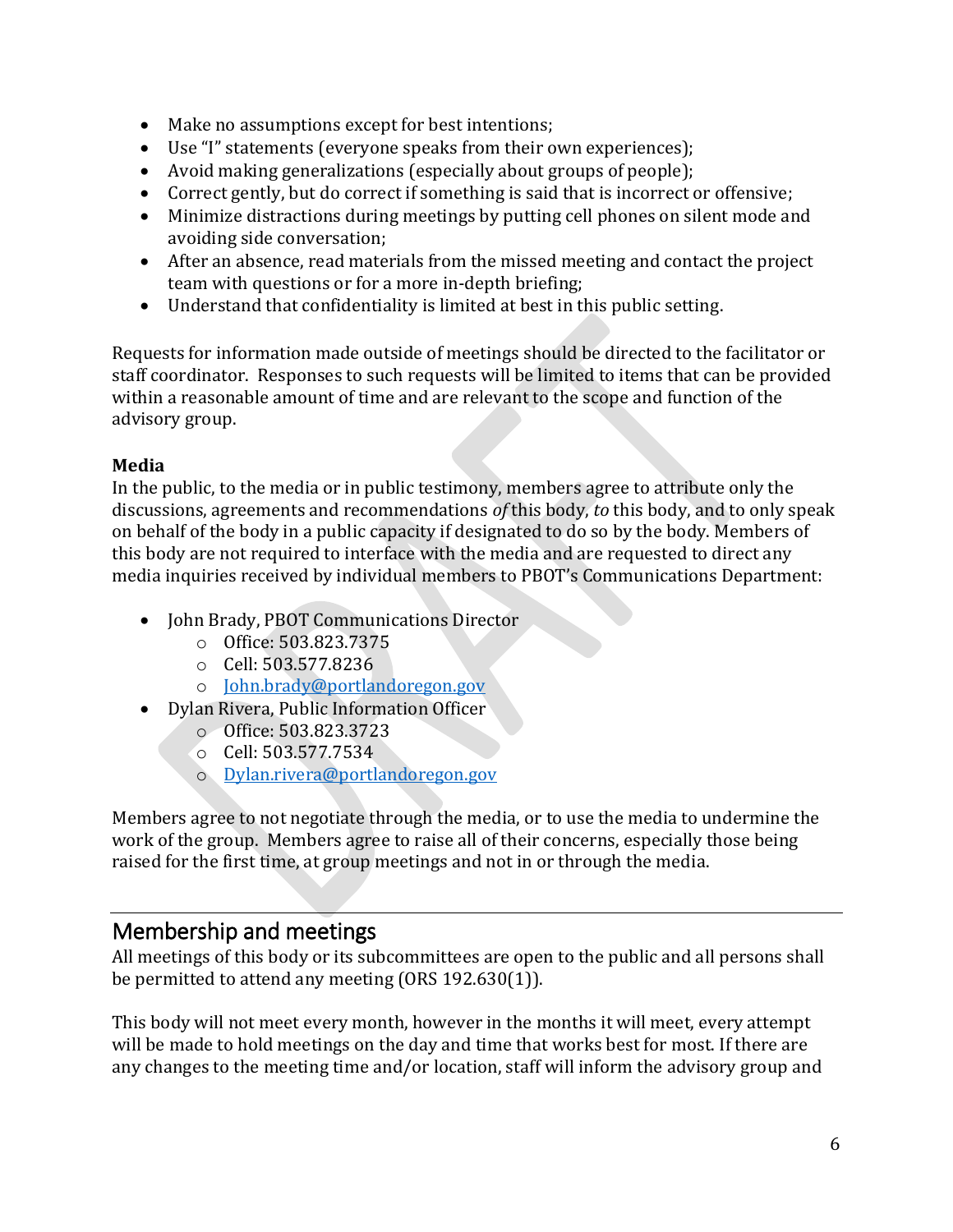interested parties at least one week prior to the meeting. At present time, members should anticipate the following, though it is subject to change:

- May, 2018
- $\bullet$  July
- September
- November
- $\bullet$  January, 2019
- March

Occasions may arise when the timeline needs to be extended. Should the timeline need to be extended, staff will provide the body with an updated timeline and ask the body to determine if they will continue to serve. If at such a time, individual members choose not to or are unable to continue to serve, staff will attempt to work with them to determine a best course of action, which may include moving an alternate to become a full member, replacing the member or leaving the position vacant.

## <span id="page-6-0"></span>**Quorum + Oregon Public Meeting Law**

One more member than half of the number of all members constitutes a quorum for decision-making purposes. Meetings without a quorum may be cancelled at the discretion of staff.

If a quorum of a public body gets together and deliberates on official business, regardless of the setting, there is a violation of the public meetings law if the required notice was not provided. If gathering is less than a quorum of the body, there is no public meeting. Purely social gatherings of a public body do not create a public meeting unless there is quorum and it decides to discuss matters relevant to its work. It is best not to discuss business at all during a social gathering. In addition, electronic communication among a quorum of the public body could constitute a public meeting, especially if the communications are sent within a short time frame.

### <span id="page-6-1"></span>**Oregon Public Records Law**

l

Members of this body, as public officials, are required to abide by Oregon Public Records Law<sup>1</sup>. Advisory group members are asked to copy nwinmotion@portlandoregon.gov in all correspondence pertaining to work of the advisory group, thereby relieving you of holding a public record. Advisory group members are asked to limit questions and discussion outside of the meetings so that they can be asked and discussed in the public forum of the meetings themselves and to disclose discussions that took place outside of the meeting with the advisory group during actual meetings.

## <span id="page-6-2"></span>**Meeting attendance and member dismissal**

Staff is committed to creating an atmosphere for all members to participate fully and feel respected. The agreements in this document are intended to create this success. Failure of

<sup>&</sup>lt;sup>1</sup> Knowingly destroying public records can constitute a criminal offense. ORS 162.305.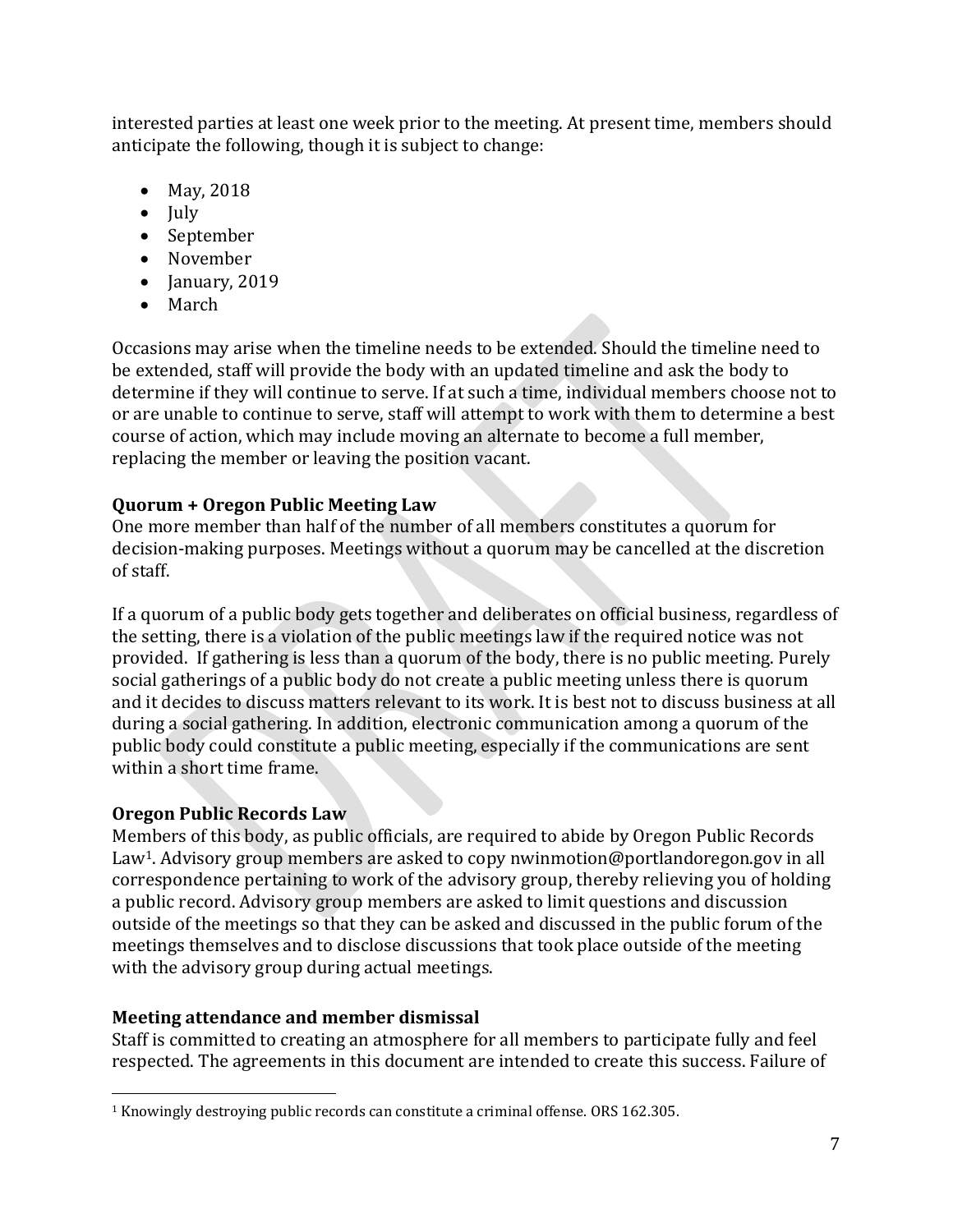members to abide by the agreements of this document are grounds for dismissal from participation on this body. Staff reserves the right to make this determination if needed, although dismissal will be a last resort measure.

If a member fails to attend a meeting without notifying the facilitator in advance, staff will attempt to follow-up on an individual basis. If any member fails to attend for three meetings in a row, staff may choose to remove or replace the individual at staff discretion.

#### <span id="page-7-0"></span>**Alternates**

Individual members of this body and staff may discuss the option to have alternates serve on the body in the absence of a member. The member will work with the alternate to provide them with a project background and help the alternate be prepared to be a productive advisory group member. Progress made at any meeting which the sitting members does not attend will not be revisited unless the whole group deems it necessary. Alternates must illustrate that they have attended a majority of the prior meetings in order to be able to vote in any meeting in which they are to fulfill duties as an alternate.

#### <span id="page-7-1"></span>**Officers**

This body will not have formal officer positions among the membership, such as a chair or co-chair.

#### <span id="page-7-2"></span>**Subcommittees**

At its discretion, the facilitator, with approval of the body, may form subcommittees to carry out special projects or represent the body in ways that advance the objectives and that are within the stated purpose of the body's work. Subcommittees shall report their activities to the full advisory group during regular meetings and bring any recommendations formed from their work and findings to the full advisory group for discussion and action.

Subcommittee meetings are public meetings and abide by all Oregon Public Meetings Law requirements. Agendas will be distributed to interested parties and made available on the website five days in advance of the subcommittee meetings. Staff will take notes and make meeting summaries available to the public.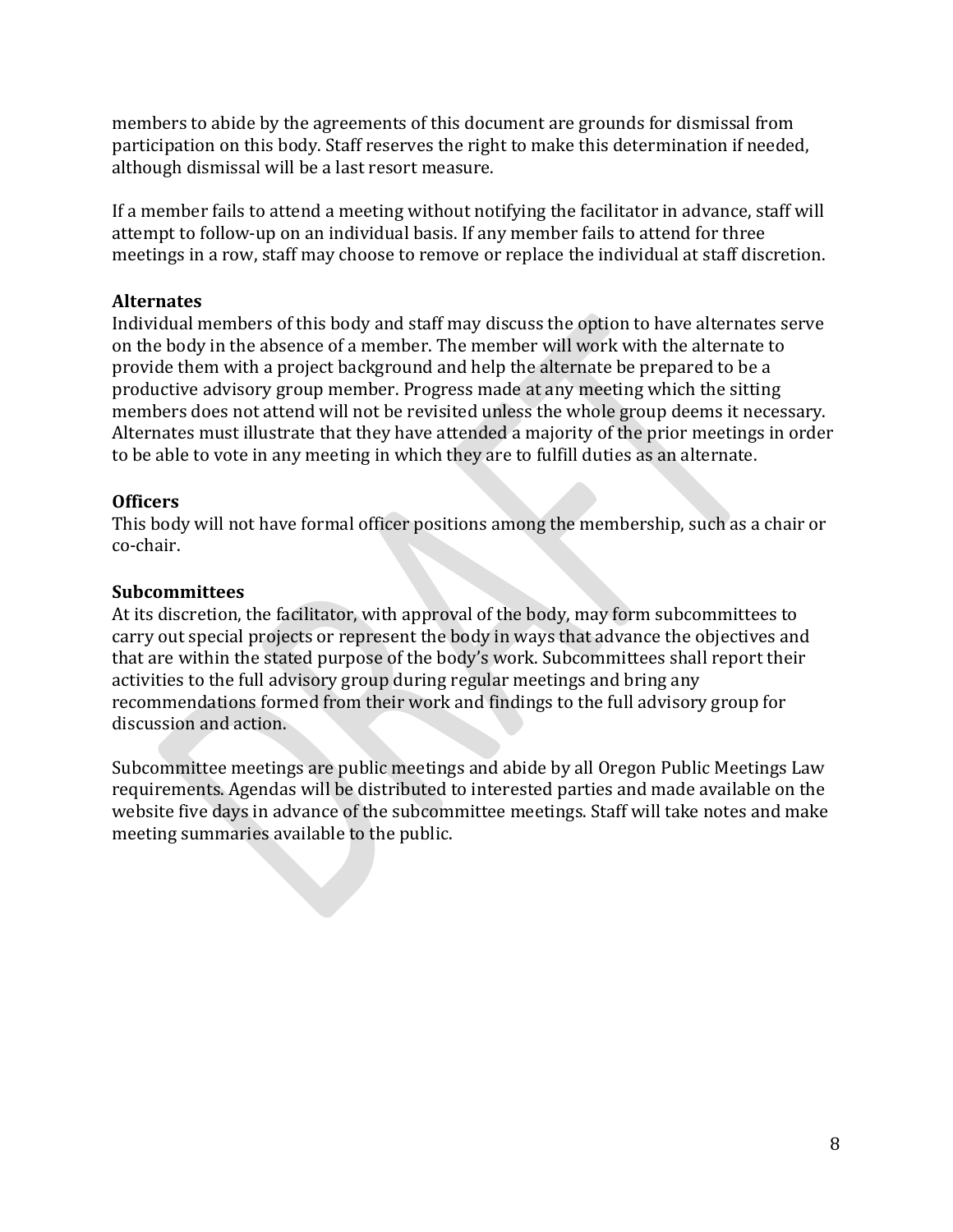## <span id="page-8-0"></span>Conflict of interest disclosure

 $\overline{a}$ 

Under Oregon law, a "public official" includes any person serving a public body as an elected official, appointed official, employee or agent, regardless of whether the person is compensated. By serving on this advisory group, you are considered a public official.

As such, you are required to publicly disclose conflicts of interest. A public official is met with a conflict of interest when participating in official action which could or would result in a financial benefit or detriment to the public official, a relative of the public official or a business with which either is associated.

Oregon Government Ethics law identifies and defines an actual and potential conflict of interest. A public official is met with an **actual** conflict of interest when participation would affect the financial interest of the official, the official's relative, or a business with which the official or a relative of the official is associated.

Alternatively, a public official is met with a potential conflict of interest when the public official participates in action that could affect the financial interest of the official, a relative of that official or a business with which the official or the relative of that official is associated.

A public official must announce or disclose the nature of a conflict of interest. As appointed members of a advisory group, public officials must publicly announce the nature of the conflict of interest before participating in any official action on the issue giving rise to the conflict of interest. If a public official is met with an actual conflict of interest, following the public announcement, the official must refrain from further participation in official action on the issue. However, having potential conflicts of interest does not preclude you from serving on this body or impact your ability to participate fully on this body.

Induvial members are personally responsible for complying with Oregon Government Ethics law. Please err on the side of excess caution and detail.

| Questions                                                                                                                          | Entity and relationship or interest |
|------------------------------------------------------------------------------------------------------------------------------------|-------------------------------------|
| Are you or a relative <sup>2</sup> associated with a<br>business that engages in work relevant to<br>PBOT or the City of Portland? |                                     |

 $2$  ORS 244.020(16) defines "Relative" to include a public official's spouse, parent, stepparent, child, sibling, stepsibling, son-in-law or daughter-in-law of the public official or candidate; the spouse of the public official's parent, stepparent, child, sibling, stepsibling, son-in-law or daughter-in-law; any individual for whom the public official or candidate has a legal support obligation; any individual for whom the public official provides benefits arising from the public official's public employment or from whom the public official receives benefits arising from that individual's employment; or any individual from whom the candidate receives benefits arising from that individual's employment.